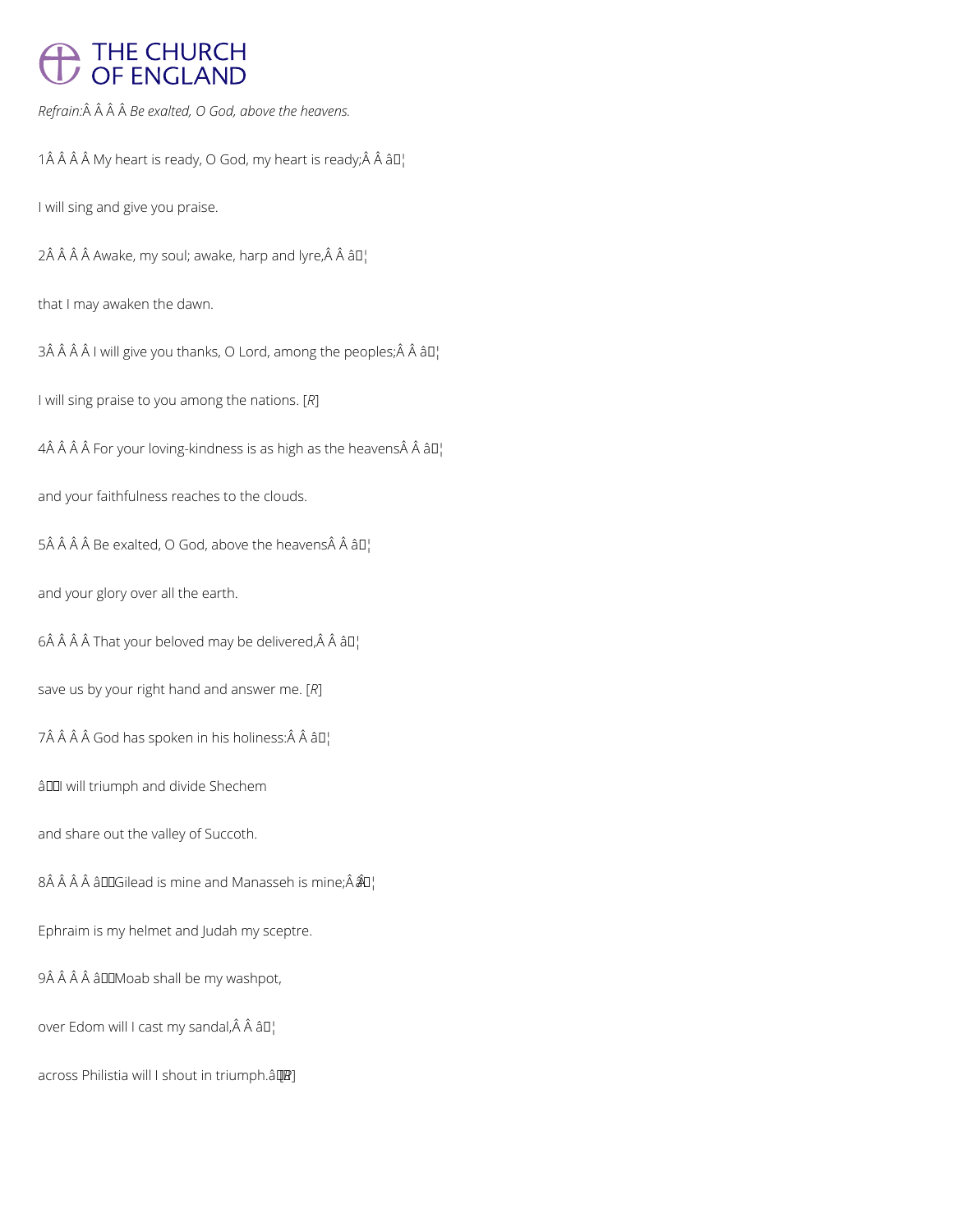10Å Å Who will lead me into thâe™ strong city? Â

Who will bring me into Edom?

11 Â Â Have you not cast usâ U<sup>w</sup>fif, O God? Â Â

Will you no longer go forth with our troops?

12  $\hat{A}$   $\hat{A}$   $O$  grant us your help again<sup>t w</sup>e the enemy,  $\hat{A}$   $\hat{A}$ 

for earthly help is in vain.

 $13 \text{\AA}$   $\hat{A}$  Through God will we do  $T^M$ great acts,  $\hat{A}$   $\hat{A}$ 

Common Worship: Daily Prayer, material from which is included here, is copyrighth  $\hat{\mathbb{A}}$  @Archbishops' 2000 u5 n and publish hend roby House Publishing

for it is he that shall tread down our enemies.

Refra $\hat{A}$ in $\hat{A}$ :  $\hat{A}B$  $\hat{B}$  exalted, O God, above the heavens.

In times of terror, O God,

give us boldness

to act with courage, yet with mercy,

for you rule the nations with the

 $\hat{A}$   $\hat{A}$   $\hat{B}$  w $\hat{A}$  or d of truth;

in Jesus Christ our Lord.

#### Â

#### Copy to clipboard

Common Worship - Daily Prayer

Image not found or type unknown

### [Join us in Daily Prayer](/prayer-and-worship/join-us-in-daily-prayer)

Join us in Daily Prayer